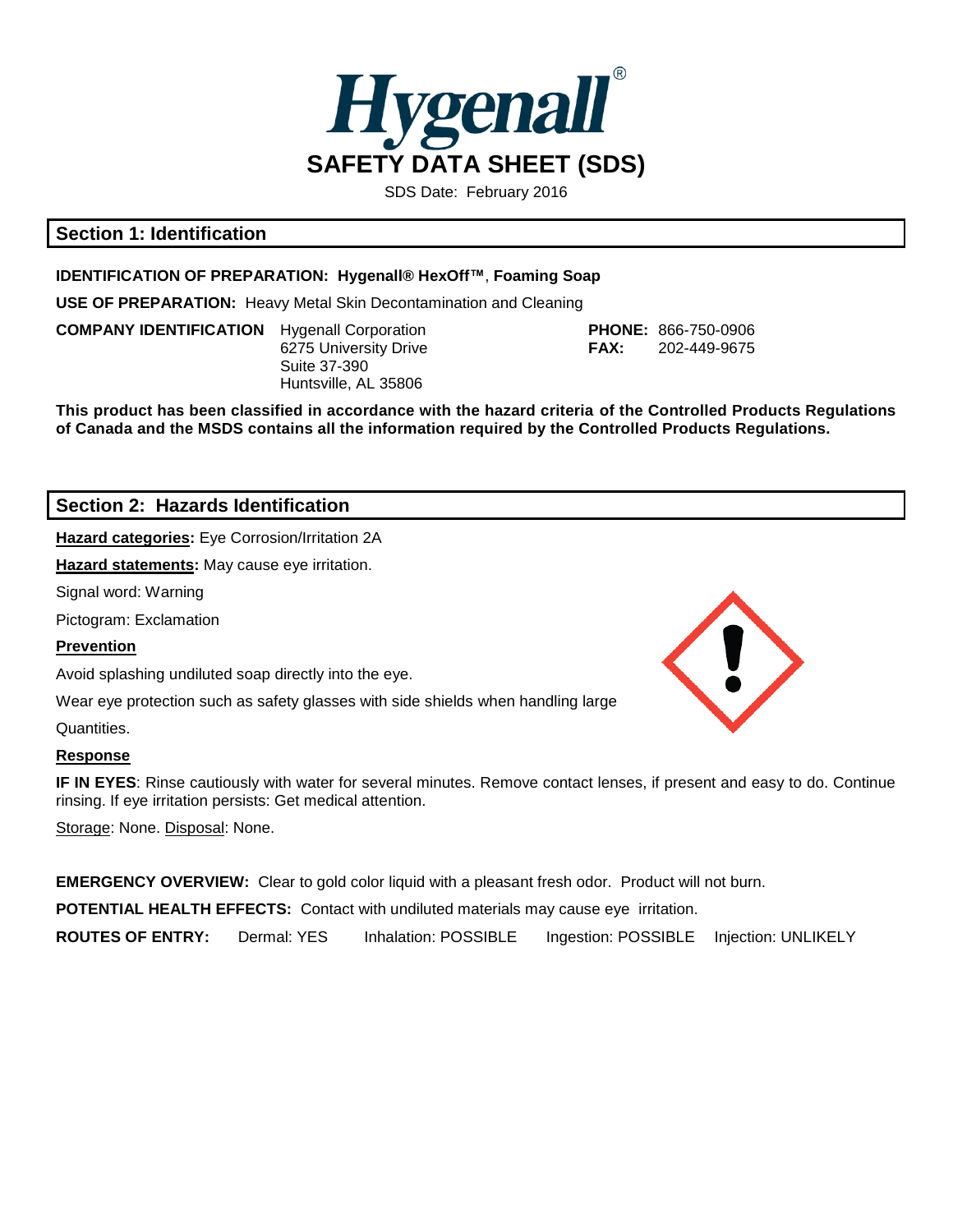# **Section 3: Composition / Information on Ingredients**

| Ingredient                 | <b>CAS NUMBER</b>   | <b>EC NUMBER</b> | Weight % |
|----------------------------|---------------------|------------------|----------|
| Citric Acid                | 77-92-9             | 201-069-1        | $< 1\%$  |
| Proprietary                | <b>Trade Secret</b> | Not Listed       | $<3.5\%$ |
| Sodium Lauroyl Sarcosinate | 137-16-6            | Not Listed       | $<$ 3%   |

The remaining ingredients are not reportable as described in Appendix D to Sec. 1910.1200 Table D.1.

**Information regarding proprietary ingredients is available from the manufacturer upon request. All ingredients are listed in TSCA inventory.**

## **Section 4: First Aid Measures**

**Eye Contact:** Immediately flush eyes with large amounts of temperate water. Consult a doctor for a more detailed medical evaluation if irritation continues.

Skin: Not expected to cause irritation, but if irritation occurs, wash skin thoroughly with mild soap and room temperature running water. Remove contaminated clothing. Seek immediate medical attention if irritation continues.

**Ingestion**: Not expected to be a significant route of exposure based on expected use. If ingestion occurs, seek immediate medical attention.

## **Section 5: Fire-Fighting Measures**

**EXTINGUISHING MEDIA:** Any **Special Firefighting Procedures:** None.

**Unusual Fire and Explosion Hazards**: None.

## **Section 6: Accidental Release Measures**

**Steps to be taken if Material is Released or Spilled:** Avoid contact with eyes. Clean up with inert absorbent material. Sweep or scrape into approved container for proper disposal. See Section Section 13 for Disposal Considerations.

## **Section 7: Handling and Storage**

Store in a tightly closed container in a dry secure area inaccessible to children, and protect from heating and freezing. Empty containers retain product residue. Observe all precautions in this sheet. Avoid contact with eyes. **KEEP OUT OF THE REACH OF CHILDREN UNLESS UNDER DIRECT SUPERVISION OF AN ADULT.**

## **Section 8: Exposure Controls / Personal Protection**

None of the ingredients have known exposure limits or they are below OSHA reportable levels.

#### **Ventilation:** None.

**Respiratory Protection**: None when used as directed

**Gloves:** Persons with sensitive skin or who use the product for prolonged periods may wish to use rubber or latex gloves. Disposable latex gloves are acceptable.

**Eye Protection:** if eye contact with product is possible, wear safety glasses with side shields

**Other Protective Equipment:** None**\* See Section 15 for additional Occupational Exposure Limits (OELs).**(a) U.S. Department of Labor, Occupational Safety and Health Administration, permissible exposure limit (PEL); (b) American Conference of Governmental Industrial Hygienists', threshold limit value (TLV)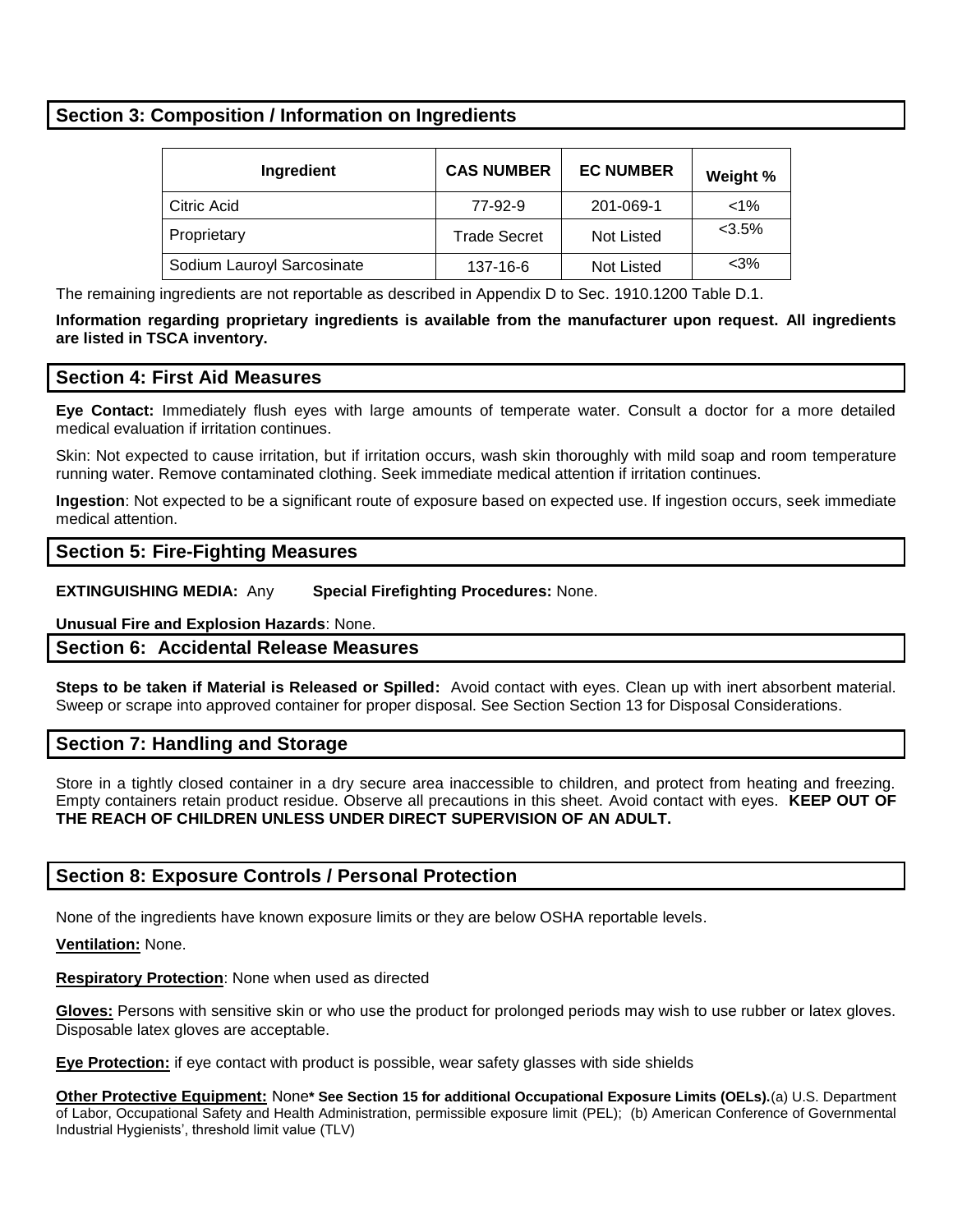# **Section 9: Physical and Chemical Properties**

| Appearance:<br>Odor Threshold:                 | A colorless or slight gold color liquid.<br>Not Available |  |  |
|------------------------------------------------|-----------------------------------------------------------|--|--|
| pH:                                            | $6.0 \pm 0.5$                                             |  |  |
| Melting Point:                                 | Not Applicable                                            |  |  |
| Freezing Point:                                | Not Available                                             |  |  |
| Boiling Point:                                 | Approx. 100°C or 212°F                                    |  |  |
| Boiling Range:                                 | Not Available                                             |  |  |
| Flash Point:                                   | Not Available                                             |  |  |
| Evaporation Rate:                              | $-1$ (Water = 1)                                          |  |  |
| Flammability: (solid, gas):                    | Not Applicable                                            |  |  |
| Lower Explosive Limit (LEL):                   | None                                                      |  |  |
| Upper Explosive Limit (UEL):                   | None                                                      |  |  |
| Vapor Pressure:                                | Not Available                                             |  |  |
| Vapor Density:                                 | Not Available                                             |  |  |
| Relative Density (Specific Gravity):           | Approx. 1.0                                               |  |  |
| Solubility(ies): in Water:                     | 100%                                                      |  |  |
| <b>Partition Coefficient:</b>                  | Not Available                                             |  |  |
| Viscosity of Solution:                         | Same as water                                             |  |  |
| Total Volatile Organic Compounds (TVOC) (G/L): | Not Available                                             |  |  |
|                                                |                                                           |  |  |

# **Section 10: Stability and Reactivity**

**This material is stable under expected conditions of use, handling and storage.**

**Incompatibility:** None

**Hazardous Decomposition Products:** None

## **Section 11: Toxicological Information**

## **NO DATA AVAILABLE ON THE SPECIFIC MIXTURE.**

**Primary Routes of Entry:**  $\underline{X}$  Skin contact;  $\underline{X}$  Skin absorption; \_\_\_ inhalation;  $\underline{X}$  Ingestion

Potential heal Effects:

Eyes- Causes irritation, redness, tearing.

Skin – May cause irritation, reddening, dermatitis.

Swallowing – Minimal toxicity.

Breathing – Excessive inhalation of sprayed mist may cause irritation.

## **CITRIC ACID**

NIOSH RTECS No.: GE7350000 Acute Effects of Overexposure: May cause eye, skin, and respiratory and digestive tract irritation. Chronic Effects of Overexposure: None expected. Target Organs: Eyes, skin, respiratory system. Carcinogenicity: Not listed as a carcinogen by IARC, ACGIH, NTP, OSHA, or NIOSH. Toxicity Data: Rat-Oral  $LD_{50} = 3,000$  mg/kg .

## **PROPRIETARY INGREDIENT**

NIOSH RTECS No.: Not Listed Acute Effects of Overexposure: May cause eye and skin irritation. Chronic Effects of Overexposure: No information available in sources utilized. Target Organs: Eyes, skin. Carcinogenicity: Not listed as a carcinogen by IARC, ACGIH, NTP, OSHA, or NIOSH. Toxicity Data: Rat-Oral  $LD_{50} > 5,000$  mg/kg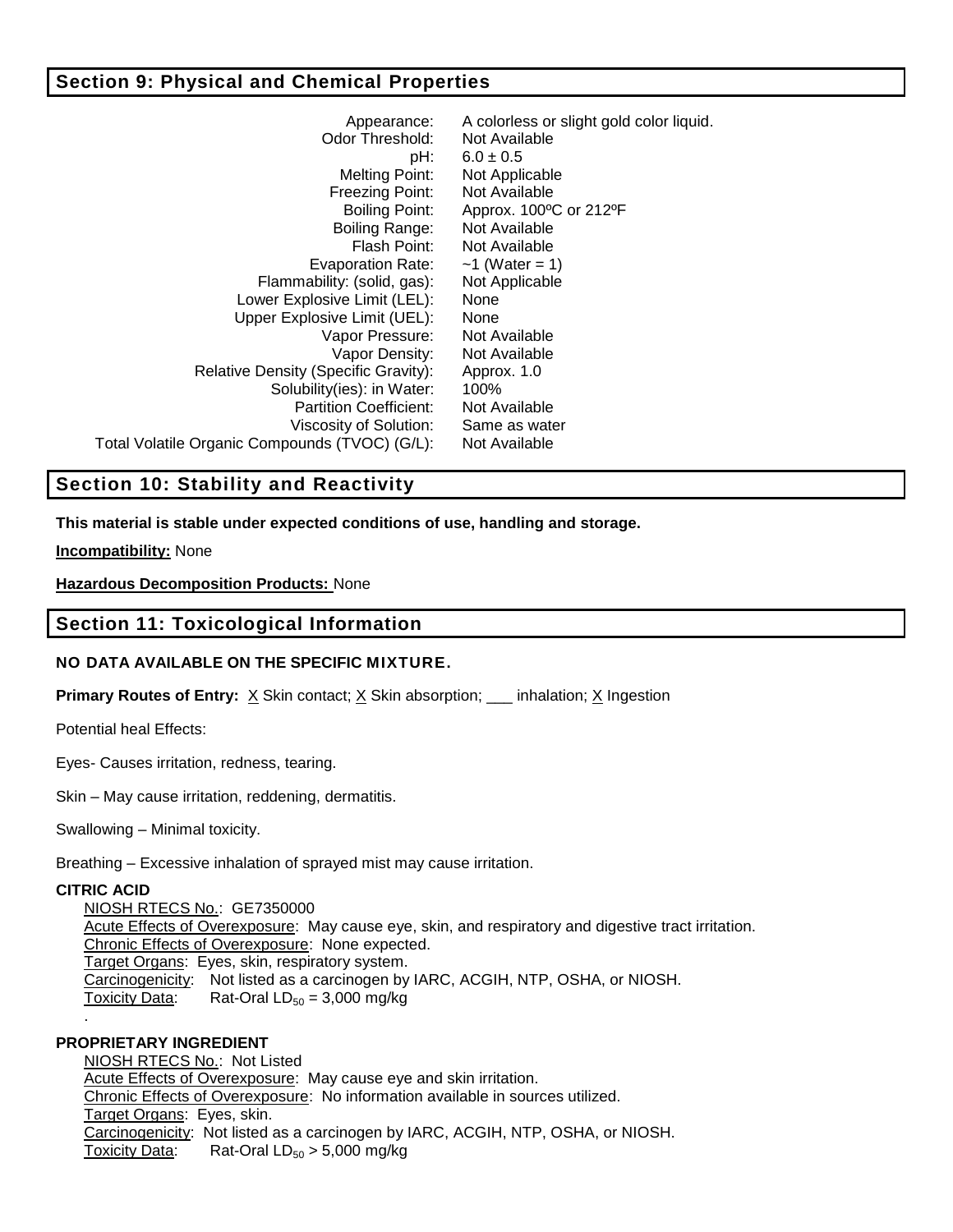**General:** No known significant effects or critical hazards. **Carcinogenicity:** No known significant effects or critical hazards. **Mutagenicity:** No known significant effects or critical hazards. **Teratogenicity:** No known significant effects or critical hazards. **Developmental effects:** No known significant effects or critical hazards. **Fertility effects:** No known significant effects or critical hazards.

## **Section 12: Ecological information**

#### **NO DATA AVAILABLE ON THE SPECIFIC MIXTURE.** Do not dispose of in the environment.

#### **CITRIC ACID**

Ecotoxicity:  $LC_{50}(48h)$  440 mg/l Carp Mobility: Soluble in water. Persistence and Degradability: No information available in sources utilized. Bioaccumulation Potential: No information available in sources utilized.

#### **PROPRIETARY INGREDIENT**

No known significant effects or critical hazards.

## **Section 13: Disposal Considerations**

**Waste Disposal Method:** Less than 5 gallons may be washed to a sanitary sewer with a large amount of water. More than 5 gallons should be washed to the sewer with a large quantity of water.

### **Section 14: Transport Information**

**D.O.T. Hazard Class: Not considered hazardous by D.O.T., I.M.C.O., I.A.T.A. or U.N.** 

### **Section 15: Regulatory Information**

**CANADIAN ENVIRONMENTAL PROTECTION ACT:** All of the components of this product are either listed or exempt on the Canadian Domestic Substances List (DSL).

**EPA TOXIC SUBSTANCES CONTROL ACT (TSCA) STATUS:** The proprietary ingredients of this product are listed on the US TSCA Inventory. Sodium Lauroyl Sarcosinate is not listed on the TSCA inventory.

**EUROPEAN INVENTORY OF EXISTING COMMERCIAL CHEMICAL SUBSTANCES (EINECS):** The Proprietary Ingredient is not listed on the EINECS inventory. SARA 312: Isopropyl Alcohol - Present.

SARA 313: No reportable components.

OSHA HAZARD COMMUNICATION STANDARD (29 CFR 1910.1200)

\_Hazardous x Non-Hazardous

SARA HAZARD CATEGORIES (40 CFR 370)

\_ Acute \_Chronic \_Fire \_Pressure \_Reactive \_None

SARA HAZARD CATEGORIES (40 CFR 370)

\_Acute \_Chronic \_Fire \_Pressure \_Reactive \_None

WORKPLACE HAZRDOUS MATERIALS INFORMATION SYSTEM (CPR SECTION (33))

\_Controlled Product – Classification: D2B, B2………………………..XNot a Controlled Product